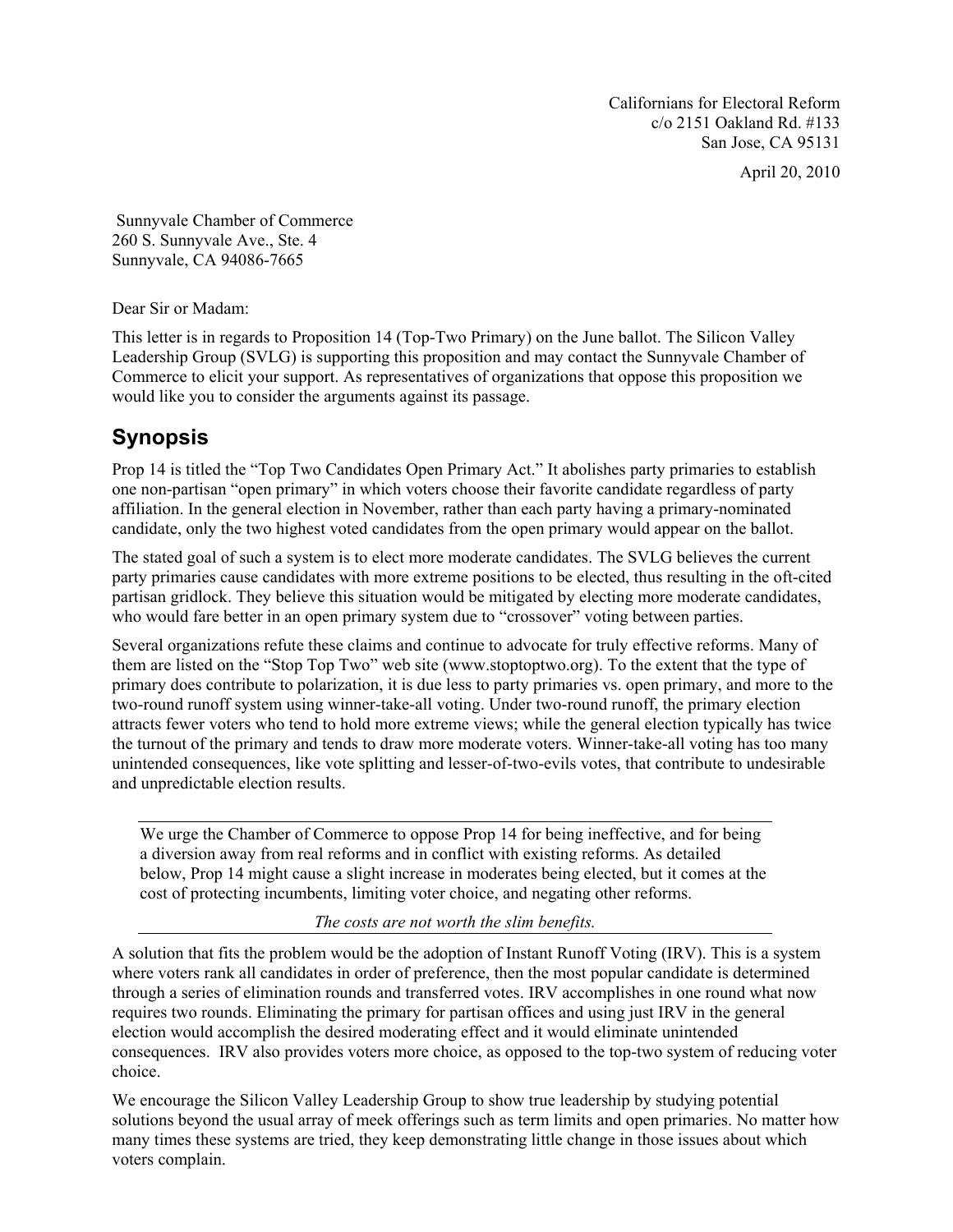## **Terminology**

Crossover voting – When a voter from one party votes for a candidate from different party.

Lesser-of-two-evils voting – Occurs in a winner-take-all system where there are multiple candidates but the voter has only one choice on the ballot. If one candidate is strongly feared, the voter chooses whoever is most likely to defeat the feared candidate, rather than another candidate whom the voter really supports.

Vote splitting – Occurs, for example, in a party primary consisting of two moderate candidates and one extreme candidate. The two moderates split the votes from the moderate voters, but the one extreme candidate gets all the extreme votes and wins the plurality to become the candidate in the general election.

Spoiler – Similar to splitting. Occurs when a minor party, independent, or write-in candidate is believed to have taken votes that would have gone to one major party candidate, thus causing that candidate to lose to the other major party candidate.

## **Rationale**

The SVLG is basing their position on a report from the Public Policy Institute of California (PPIC) authored by Eric McGhee, PPIC Research Fellow. This report can be downloaded at www.ppic.org/main/publication.asp?i=904.

After reading this report one must wonder how the SVLG sees it as an endorsement of the open/top-two primary system electing more moderate candidates. Researching the history of similar systems used in Louisiana, Washington, and California (blanket primary, 1996-2000), the author concludes that Prop 14 might have only a modest effect. Here is the leading paragraph from the conclusion on page 12 of the report:

"In short, TTVG [top-two-vote-getter primary] would probably have a noticeable but modest effect on voting and representation in California. Crossover voting rates could be high, but perhaps in only a handful of races. Moderates might benefit, but only slightly more often than under the current system."

SVLG's strategy is that this slight advantage for moderates will accumulate over time. The PPIC report notes that a common characteristic of top-two systems is that incumbents tend to get reelected. So, over many years, the State Legislature and Congress would gradually become more moderate.

It is also pertinent that Mr. McGhee had an article published in SFGate.com on March 14 in which he expands on his opinion that this proposed reform would have "only a modest effect." He asserts that various social, economic and political issues are also significant precursors to extreme partisanship.

## **Problems**

The underlying premise for an open/top-two primary to elect more moderate candidates is the belief that crossover voting will allow moderate voters to choose a moderate candidate. DTS (decline to state) voters already enjoy this freedom. But, as the PPIC report cited, most DTS voters in the current system do not opt to vote in a party primary, choosing a non-partisan ballot instead. So, the underlying assumptions are questionable:

- Will DTS voters now participate in the top-two candidate races?
- Will sufficient numbers of moderate Democrats or Republicans really cross over to vote for the other party's moderate candidate?

These questionable scenarios substantiate the PPIC report's conclusion of only a modest gain in electing moderate candidates.

Another problem that the open/top-two primary would encounter is the inadequacy of winner-take-all voting when there are many candidates on the ballot. In an open primary, the voter would see a ballot that contains all candidates for a given office – all the candidates from the six ballot qualified parties plus